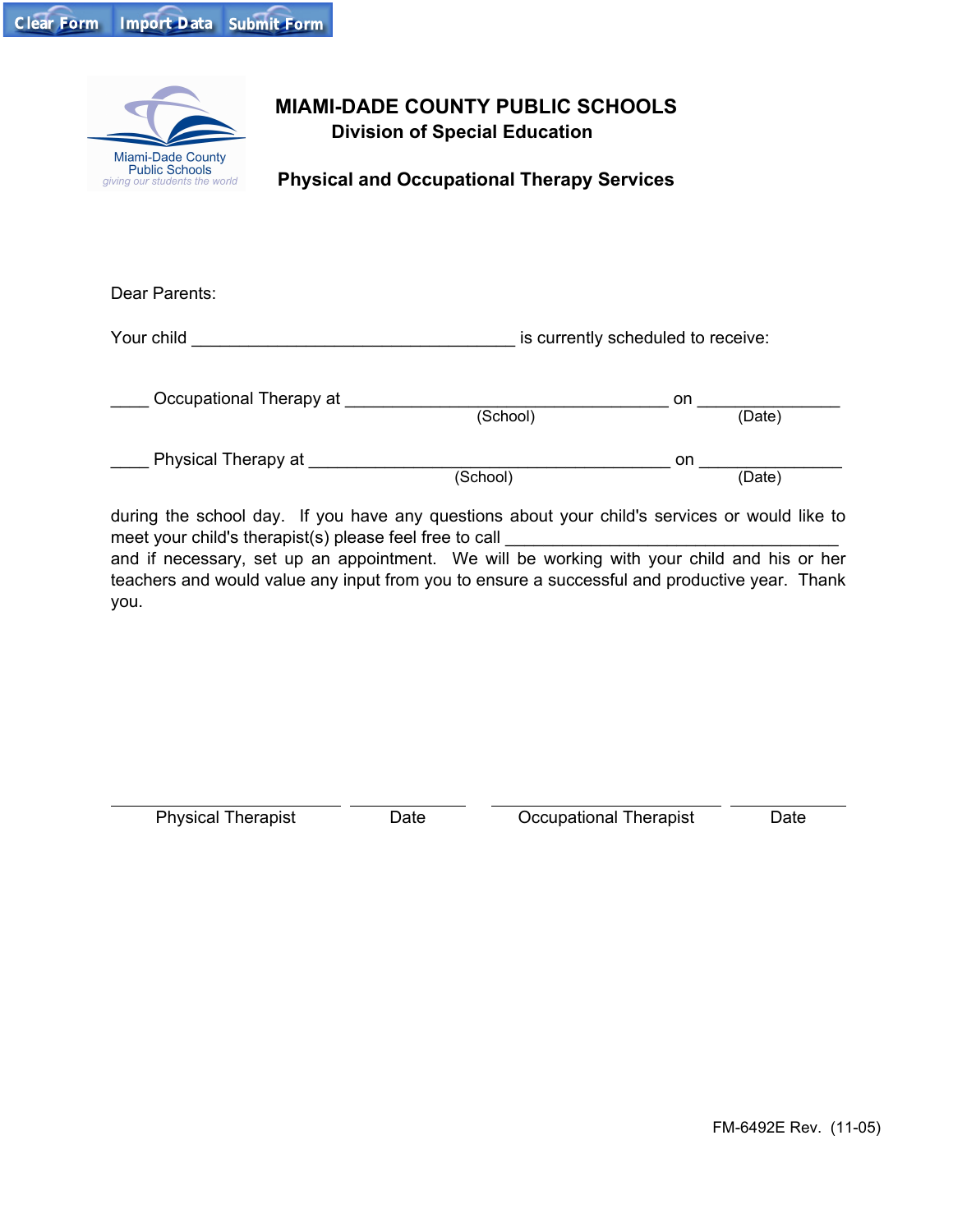

## **LEKÒL LETA MIYAMI DIVIZYON EDIKASYON ESPESYAL**

**Sèvis Terapi Fizik ak Okipasyonèl**

| Chè Paran:             |                         |    |        |  |
|------------------------|-------------------------|----|--------|--|
| Pitit ou               | pwogram pou li resevwa: |    |        |  |
| Terapi Fizik nan       | (Lekòl)                 | le | (dat)  |  |
| Terapi Edikasyonèl nan | (Lekòl)                 | le | (data) |  |

padan la jounen lekòl la. Si ou gen nenpòt kesyon sou sèvis pitit ou ap resevwa, osnon ou ta renmen rankontre avèk terapis ki ap travay ak pitit ou. Rele\_\_\_\_\_\_\_\_\_\_\_\_\_\_\_\_\_\_\_\_\_\_\_\_\_\_\_\_ e si li nesesè, pran yon randevou. Nou pral travay ak pitit ou e avèk pwofesè li, nou apresye nenpòt enfòmasyon ke ou genyen pou nou kapab asire yon ane ki gen siksè e ki pwodiktif. Mèsi.

Terapis Fizik dat

Terapis Okipasyonèl dat